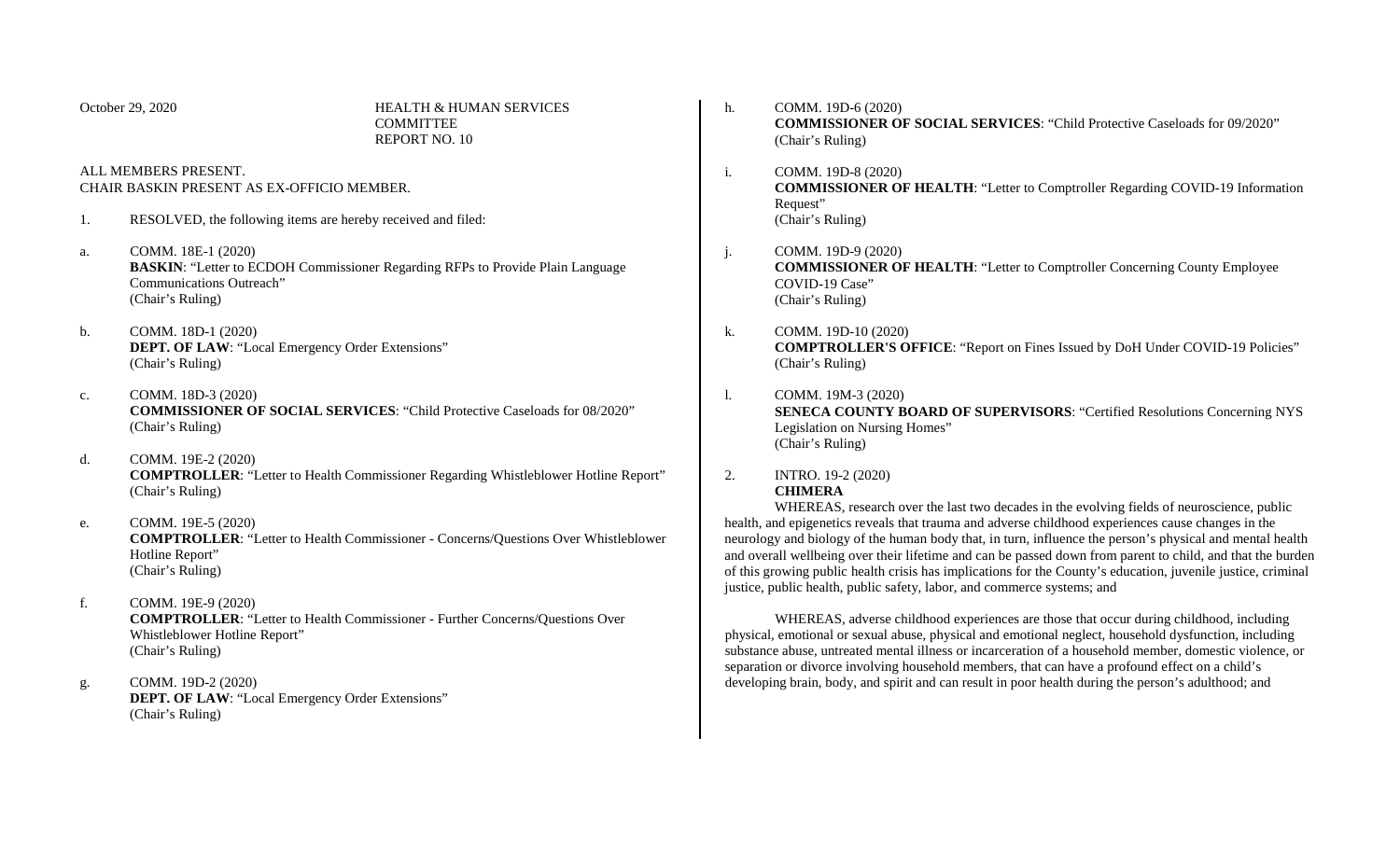WHEREAS, children and adults affected by adverse and traumatic events are more likely to:

- perform poorly in school and other academic pursuits;
- become chronically unemployed or underemployed as adults;
- become dependent on and addicted to tobacco, alcohol, prescription medications, illicit drugs, and other substances;
- become directly engaged with law enforcement and the criminal justice system;
- suffer from significant mental illness including depression, psychosis, and severe anxiety leading to suicides and attempted suicides that otherwise would not have occurred;
- suffer from serious physical health problems with poor long-term outcomes that otherwise would not have occurred;
- struggle despite their sincere efforts, to provide a stable and nurturing environment for their current and future children, resulting in increased likelihood of intergenerational trauma and intergenerational poverty;
- face a life expectancy shortened by as many as 20 years when compared to average life expectancy for adults who did not experience severe trauma as children

### and

WHEREAS, the adverse effects of the COVID-19 pandemic and on-going civil/social unrest continue to exacerbate the negative impacts of trauma on mental and physical health and wellbeing of children, families, adults and the workforce, especially immigrants as well as Black, Indigenous, and people of color; and

WHEREAS, nearly 33% of residents across the Buffalo Niagara region live in or near poverty, 25 out of every 1,000 children/youth are believed to be suffering from abuse and maltreatment, and In Erie County there has been over 150 completed suicides and 94 confirmed opioid-related deaths in the last year; and

WHEREAS, trauma-informed care is a culture change process that when adopted into workplaces, communities, schools and government programs, can aid in preventing re-traumatization and promoting resilience in children, families and adults; and

WHEREAS, trauma-informed care recognizes the impact of working with individuals and families who have experienced trauma on the workforce, such as vicarious trauma, secondary traumatic stress and compassion fatigue; and

WHEREAS, every group, business, public or nonprofit agency, and tribe in Erie County has a role to play in raising awareness of the importance of supporting the health and well-being of children and families, and investing in trauma-informed services and systems for people throughout the course of life is a vital strategy to improve outcomes, prevent physical, emotional, behavioral, cognitive, spiritual, neurobiological and relational issues for people impacted by trauma, and to build a more prosperous and sustainable County.

# NOW, THEREFORE, BE IT

RESOLVED, that the Erie County Legislature recognizes the importance, effectiveness, and need for trauma-informed care among existing programs and agencies in the County, and encourages all officers, agencies, and employees of the County whose responsibilities include working with vulnerable children and adults to:

- become informed regarding the well-documented short-term and long-term impacts of adversity and trauma on individuals, families and the workforce;
- implement evidence-based interventions and practices that are proven to be successful in developing resiliency in children and adults suffering from trauma-related disorders to help them recover from their trauma and function at their full capacity and potential;
- provide services which are trauma-sensitive and trauma-informed, and when appropriate, in a trauma-specific manner

## and be it further

RESOLVED, that County departments and offices are requested to include trauma-informed principles into plans, policies, procedures and procurement, including, but not limited to:

- include goals and objectives related to trauma and trauma-informed care when developing their annual Programmatic Budget;
- consider if and how agencies or vendors are implementing trauma-informed principles when reviewing vendor response to request-for-proposals for programs working with vulnerable children and adults;
- provide professional development opportunities for staff on how to respond to trauma in constituents/consumers/service users as well as recognize and manage secondary traumatic stress, vicarious trauma, and other occupational stress that may emerge during the course of performing their job duties;
- establish policies and procedures that create and sustain a trauma-informed culture

and be it further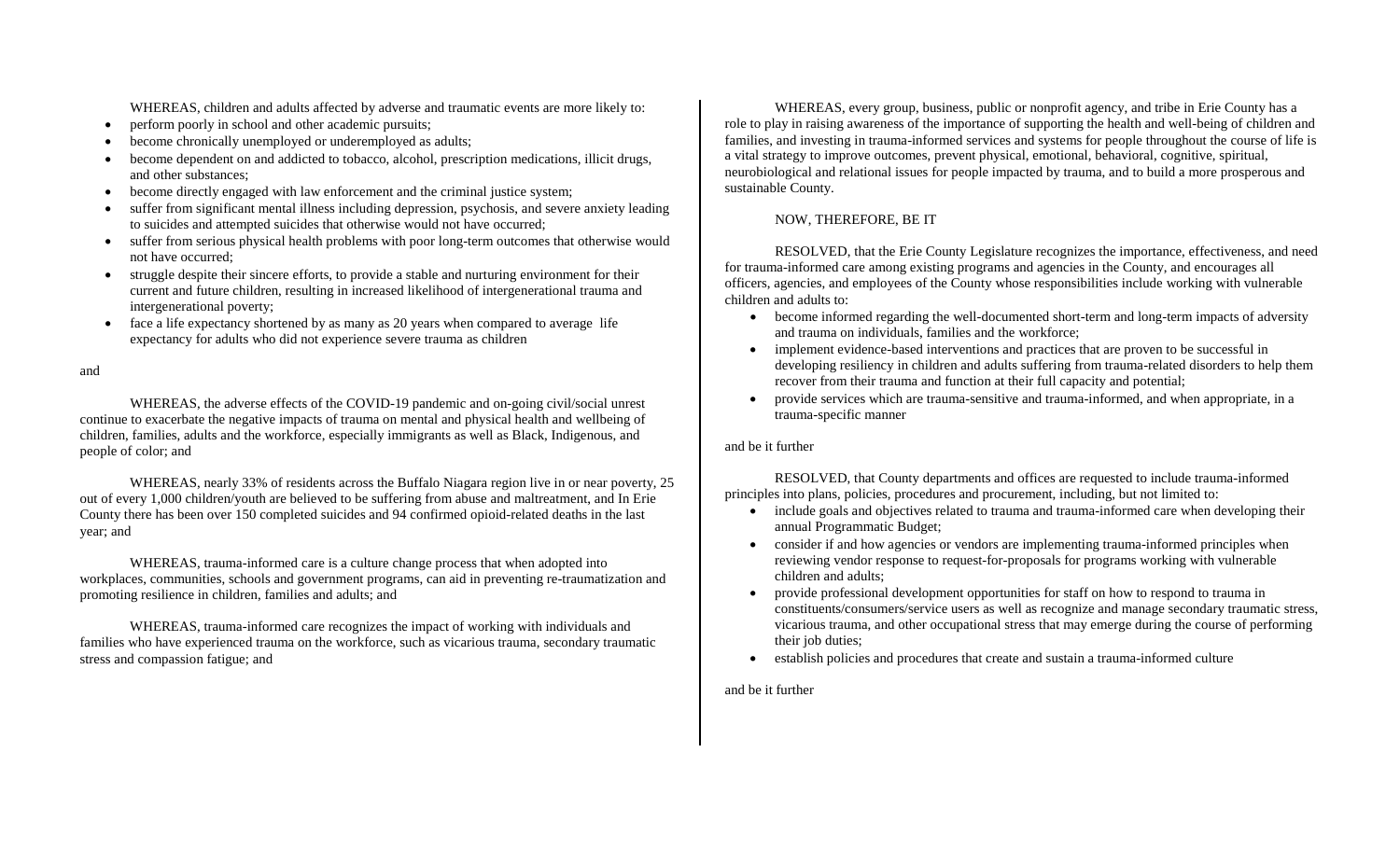RESOLVED, that certified copies of this resolution be transmitted to the County Executive, Sheriff, County Clerk, District Attorney, and to the Commissioners of Social Services, Health, Mental Health, Senior Services, Central Police Services, Homeland Security and Emergency Services, Labor Relations, Public Advocacy, and Personnel, the Veterans Service Officer and the Directors of Equal Employment Opportunity, Purchase and the Office for the Disabled. (5-0) Legislator Lorigo not present for vote.

#### 3. COMM. 19E-8 (2020) **SHERIFF**

WHEREAS, the Erie County Sheriff's Office – Division of Correctional Health (DoCH) is committed to providing the highest level of inmate care at the Erie County Holding Center and the Erie County Correctional Facility; and

WHEREAS, the DoCH is utilizing a vendor from New York State's bidder list; and

WHEREAS, the current vendor only provides laboratory services currently; and

WHEREAS, the 837 inmate laboratory orders cost the County on average \$5,240.00 per month; and

WHEREAS, the Sheriff's Division of Correctional Health received two proposals for the RFP; and

WHEREAS, the company would provide 24/7, customer service for both Erie County Sheriff's Office Facilities.

## NOW, THEREFORE, BE IT

RESOLVED, that the Erie County Sheriff's Office is hereby authorized to award RFP #2020- 022VF to Quest Diagnostics for on-site laboratory services for inmate health care; and be it further

RESOLVED, the authorization is granted to the County Executive and the Erie County Sheriff's Office, by the Erie County Legislature, to enter into a three (3) agreement with Quest Diagnostic for onsite diagnostic services for inmate health care; and be it further

RESOLVED, the agreement states that after the second year of the three-year agreement, the Erie County Sheriff's Office – Division of Correctional Health and the County of Erie may opt out of the agreement with proper notification; and be it further

RESOLVED, certified copies of this resolution will be forwarded to the County Executive, County Attorney, Division of Budget and Management, Erie County Comptroller, Division of Purchase and the Sheriff's Office for implementation. (6-0)

## 4. COMM. 19E-24 (2020) **COUNTY EXECUTIVE**

WHEREAS, the Department of Senior Services relies primarily on grant funding to provide programs and services to older adults in Erie County in partnership with numerous community agencies; and

WHEREAS, the pandemic crisis disrupted usual provision of programs and services, and expenditures in their support; and

WHEREAS, the Department's grantors have therefore extended existing grant periods to permit continued utilization of funding to meet the needs of older adults during the pandemic; and

WHEREAS, the Department of Senior Services utilizes grant funding to contract with community agencies to provide programs and services and such contracts need to be extended to coincide with grant extension timeframes; and

WHEREAS, no additional County funds are required to extend the grants.

NOW, THEREFORE, BE IT

RESOLVED, that the County Executive be and is hereby authorized to utilize grant funds through extension timeframes:

- Access to Home for Medicaid Grant 2017-19 (163ACCESS1719) extended until 12/31/20
- Community Services for the Elderly Grant **(**163CSE1920) extended until 9/30/20
- Expanded In Home Services for the Elderly Grant **(**163EISEP1920) extended until 9/30/20
- Unmet Need Grant **(**163Unmetneed1920) extended until 9/30/20
- Aging by Design Grant **(**163ABD1718) extended until 6/30/20

## and be it further

RESOLVED, the Access to Home for Medicaid Grant 2019-20 funding period is established as 5/10/19 through 5/10/21; and be it further